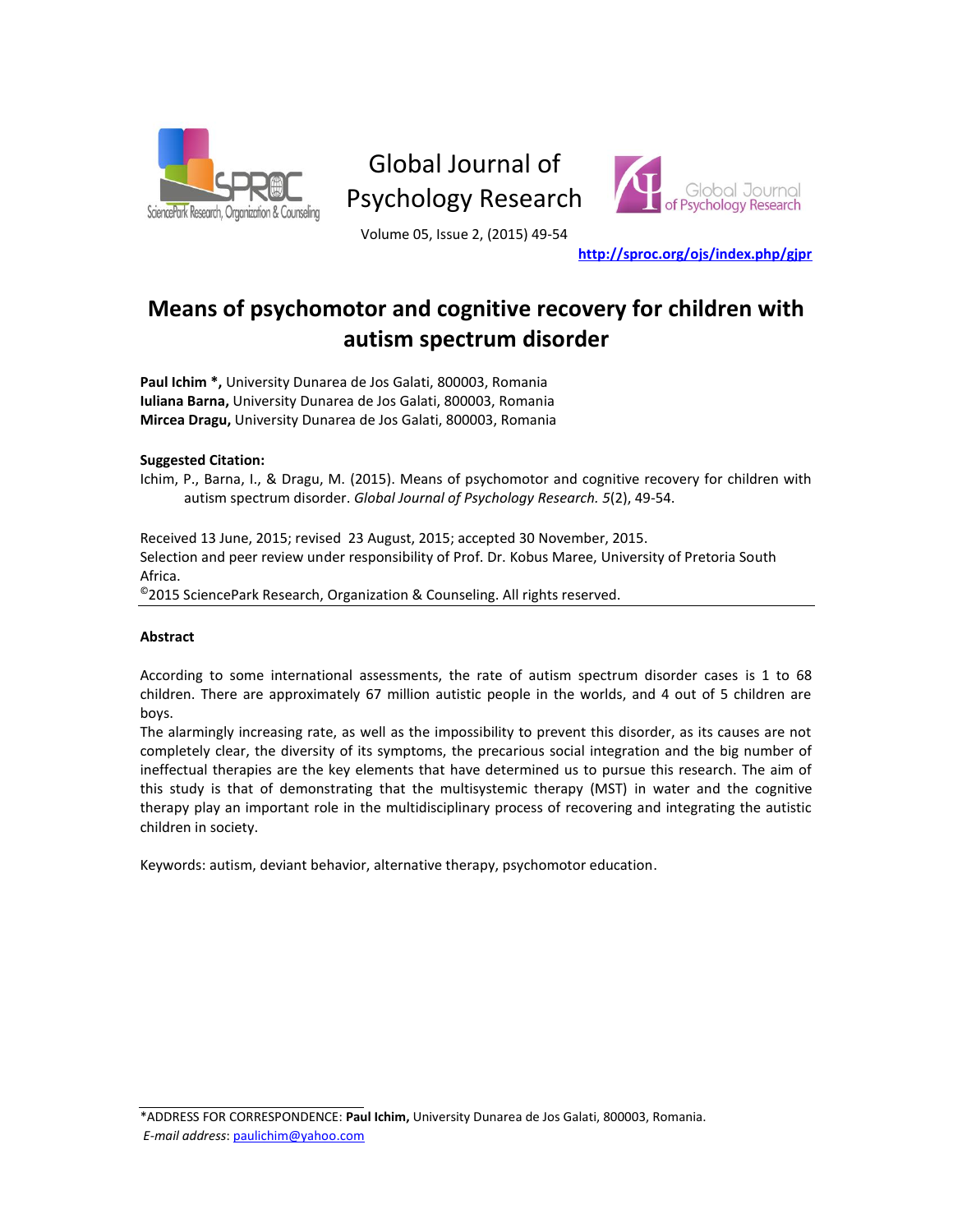Ichim, P., Barna, I., & Dragu, M. (2015). Means of psychomotor and cognitive recovery for children with autism spectrum disorder. *Global Journal of Psychology Research. 5*(2), 49-54 .

# **1. Introduction**

The autistic syndrome is described as the most severe manifestation of the entire spectrum, and is known as pervasive development disorder. This syndrome represents a topical problem in the entire world because of the alarming increase of its incidence and prevalence. The aim of this study is to prove the significant role of multisystemic therapy in water in the multidisciplinary process of recovering and social integrating of the autistic children.

# *1.1. Diagnosis aspects*

In what the diagnosis is concerned, the parents are the first to notice the peculiar behaviour of their child. Most often, mother complain: "the child is not normal", "he is not like other children of his age". In specialised assessment, a physician may indicate aspects of abnormal development: the infant does not gurgle, nor does he have mimic or gestures up to 12 months, does not use simple words up to 16 months, does not spontaneously associate two words to make simple sentences (subject + verb) up to 24 months. He records regression and the loss of social skills. The diagnosis is determined with respect, on the one hand, on the long-term clinical observation, which may be repeated after some time to record the child's abilities and difficulties, and, on the other hand, on a psychological examination in order to determine the intellectual and social-adaptive profile. In this case, Vineland scale is used to assess the adaptive skills, and PEP-R to describe a general development profile. It is also indicated to pursue an examination of the communication skills in order to assess its formal and pragmatic aspects. LECSP and Whetherly grid are recommended in order to evaluate language acquisition. Also, a motor and psychomotor development examination is necessary in order to assess motricity and sensory integration. Therefore, the symptoms are carefully assessed clinically and complementary examinations are pursued:

Other examination forms:

- orthophonic examination for the evaluation of hearing in relational situation and the language level in all its aspects (phonologic, lexical, syntactic, semantic, pragmatic and prosodic);
- audio-phonologic examination with Auditory Evoked Potential if associated deafness is suspected;
- genetic examination in the case of peculiar malformation
- psychomotor examination to assess the potential retard, and the particularities of balance and tonic-postural kinetics (odd posture, abnormal motion, dyspraxia)
- neurological and paediatric examination which attempt to identify discreet neurological manifestations and potential epileptic symptoms.

Rimland scale, Autistic Behaviour Scale, SCA Barthelemy and Lelord, autistic behaviour sclae for infants SCA-S Sauvage are also useful in determining a diagnosis (Muresan, 1997).

According to DSM-IV (Diagnostic and Statistical Manual of Mental Disorder, 2003) for a diagnosis of autism, the subject should display (Ghergut, 2013):

- decrease in social interaction manifested in at least two of the following aspects:
- significant difficulty in non-verbal behaviour (looking in the interlocutor's eyes, facial expression, body posture, absence of gestures usually used in social interaction)
- deficiencies in developing human relationship in accordance with the mental development level;
- lack of spontaneity in expressing joy, interest or sharing achievements to other people;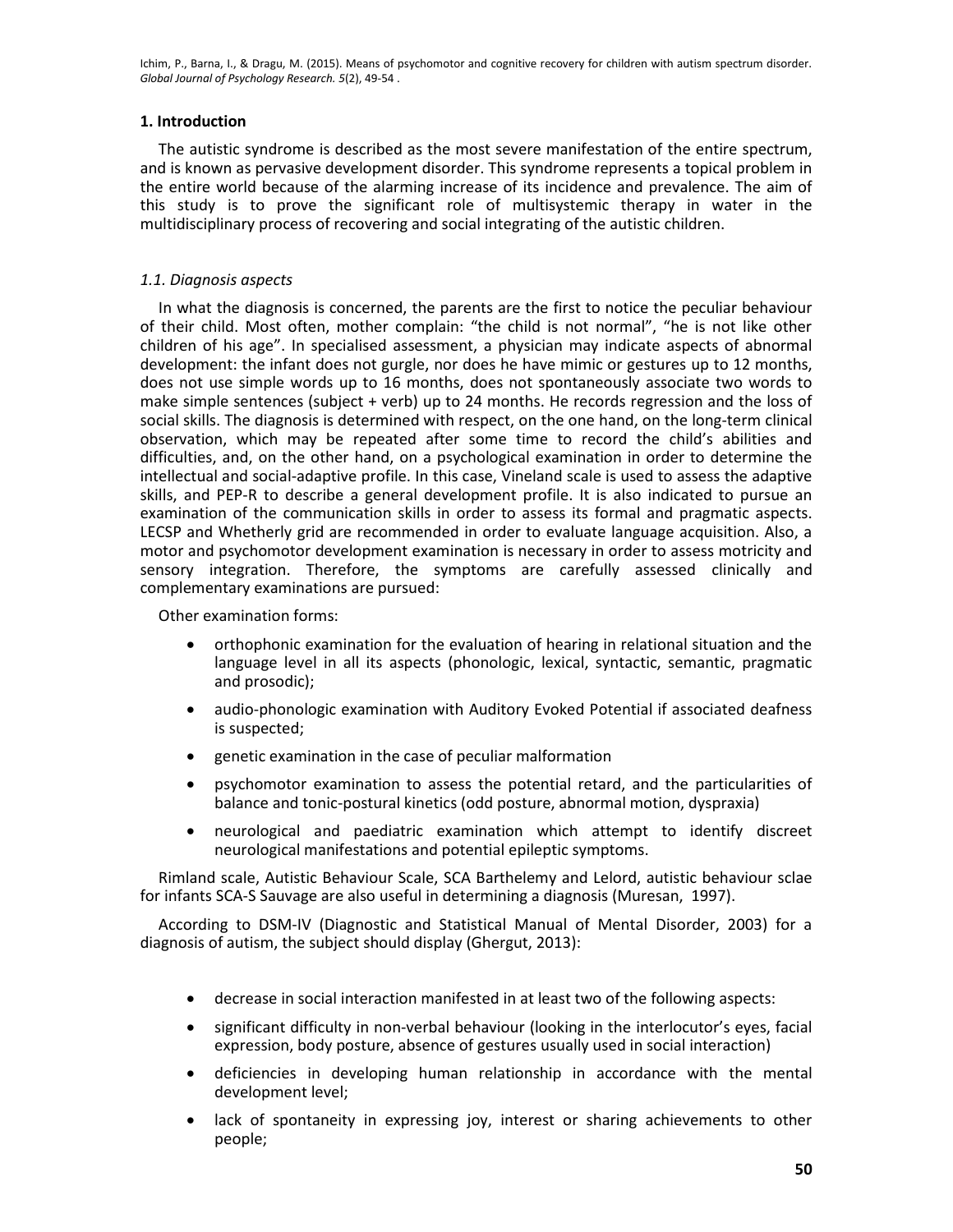- lack of emotions or social reciprocity;
- decrease in communication manifested in at least one of the following aspects:
- delay or complete absence of spoken language;
- in the case of the individuals with an adequate language there may occur difficulties in the ability to start conversing with others;
- stereotypical and repetitive language;
- lack of understanding and practising social-imitative games or varied, spontaneous games with reference to abstract conditions.
- Limited behaviour patterns, interests and activities, manifested in at least one of the following aspects:
- abnormal, limited interest or focus;
- inflexible adherence to a specific, non-functional ritual, unnatural preoccupation for one or few stereotypical activities, and also unnatural focus on a subject that would not normally require effort;
- stereotypical and repetitive manners;
- assiduous interest in some parts of some objects;
- Delays or abnormalities in the case of one of the following areas:
- social interaction;
- language resembling social communication;
- symbolic or abstract-imaginative games;

Symptoms usually occur before the age of three and may be present along the entire life; nevertheless, they may be ameliorated with proper intervention and adequate care. A child with autistic symptoms should be seen by an expert team made up of a paedo-psychiatrist, a psychologist, a neurologist, a speech therapist and a specialist in education. Other tests are also necessary:

- blood tests
- brain tomography (TC)
- brain NMR (magnetic nuclear resonance)
- electro-encephalogram.

#### *1.2. Multisystemic therapy in water*

Multisystemic therapy in water is a therapy which uses the natural element (water) in a structured environment (the pool) according to a reference theoretical model and staged methodology in interdependence with the cognitive, behavioural, relational and sensory-motor techniques. At first, it was especially intended as therapy for children with pervasive development disorder, and has been adapted for other disorders as well. Fear and pleasure of being in water are two of the possible reactions experienced by the children and they function as emotional and relational activators.

The aim of this therapy is not of learning to swim but functions as an instrument to promote socializing.

The child who has learnt to practise exercises in water during the therapeutic intervention may establish a special connection with the trainer and afterwards with the other children.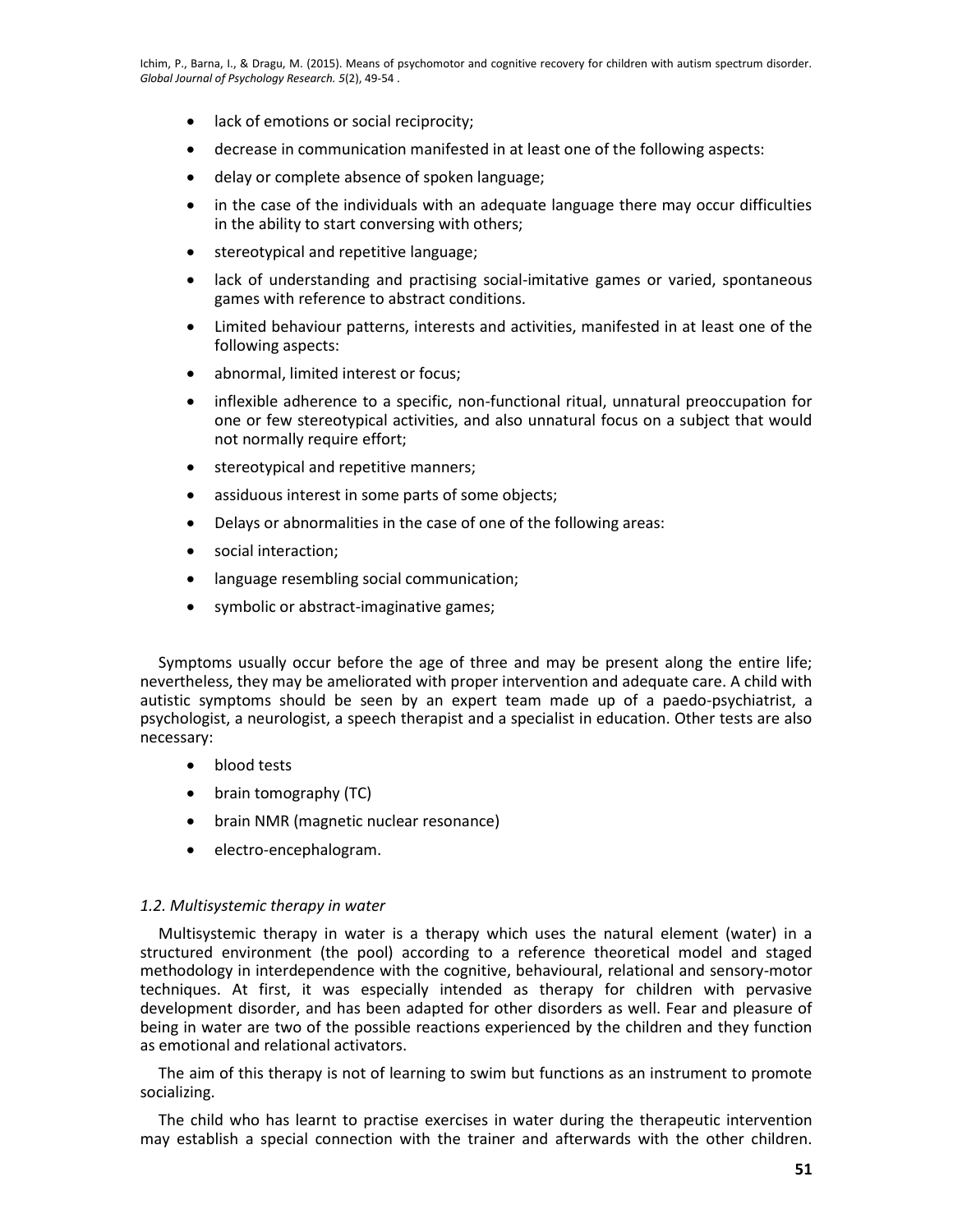Ichim, P., Barna, I., & Dragu, M. (2015). Means of psychomotor and cognitive recovery for children with autism spectrum disorder. *Global Journal of Psychology Research. 5*(2), 49-54 .

Multisystemic therapy in water gives a certain degree of autonomy  $-$  the subject that has successively displayed alienation, avoidance and indifference may present a higher degree of communication with the therapist and, eventually, with other people. Multisystemic therapy in water does not involve any selection of the patients in accordance with their swimming skills. There is no contraindication in prescribing this activity as the intervention is individual and carefully considers the subject's interests, habits and abilities.

# *1.3. MT approach as therapy*

Multisystemic therapy (MT) in water may be defined as therapy as long as there is a detailed staged planning of an individual interpersonal intervention which aims at ameliorating the pervasive development disorders. Applying MT methods leads to re-education and changes in the cognitive, behavioural, communicative, emotive and mutual social interaction schemes. The therapy works in the sense of attenuating the symptoms, positively altering the communicational process and determining significant changes in communication and social interaction. MT primarily aims at:

- improvement of body posture and of the gestures
- cooperation during games;
- the recognition and representation of the emotive expressions (acknowledgement of anger, joy, shame, fear and happiness);
- the search and recognition of reference people;
- the improvement of social mutuality (cooperation in social rules, group recognition);
- the limitation of problematic behaviour (aggressive and self-aggressive);
- the improvement of the imitative skills;
- the improvement of self-esteem;
- the improvement of verbal and non-verbal communication;
- knowledge of corporal scheme;
- the improvement of personal autonomy;
- the limitation of stereotypical behaviour;
- the stimulation of psychomotor skills

The validity of the therapeutic undertaking is ensured by the constant presence of a psychologist. The strict schedule of the sessions, their length and the choice of an aquatic space proper for the child's integration represent compulsory elements in the evolution of the therapy.

#### **2. The importance of the multisystemic approach**

Multisystemic therapy in water acts on various functional systems, such as the cognitive, behavioural, affective, psychomotor and motivational ones. The relations system is a priority for MT. The physiotherapist evaluates the means of interaction with the autistic child by observing his posture, his interaction with the ambient and with other people, and his degree of avoiding other people's looks. Water is a relational activator which pushes the child to look for a first contact with the therapist. The physiotherapist becomes a reference figure for the child, helping the latter discover and explore the world. The ability to adapt to the environment, stimulated by therapy, is also supported by the activation of the cognitive system. While in water, the autistic child develops significant memory and attention skills, denoting interest and preference towards certain activities and objects. He responds to the therapist's requirements, managing to perform even as a result of verbal commands. Some children, for example, succeed in packing their own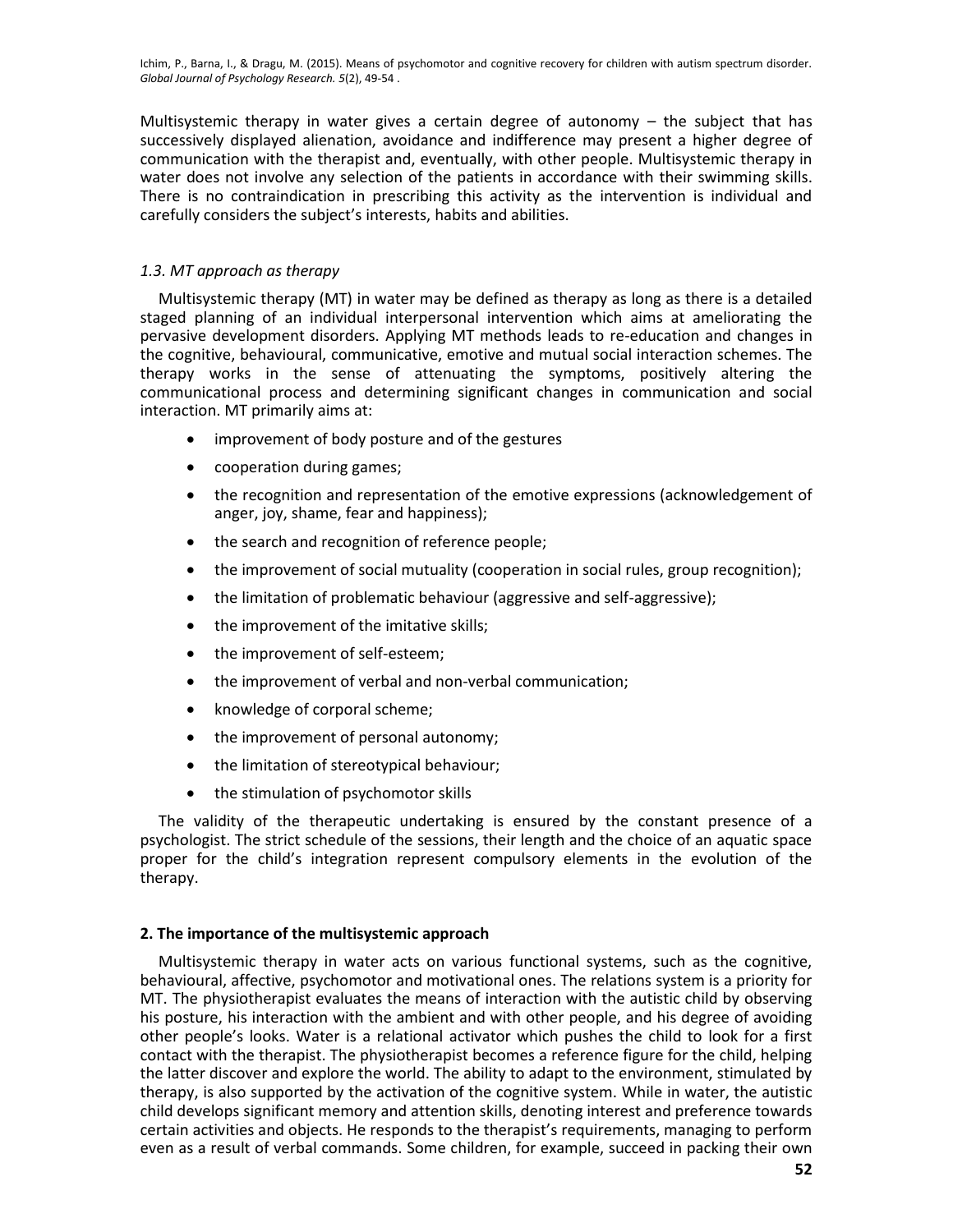Ichim, P., Barna, I., & Dragu, M. (2015). Means of psychomotor and cognitive recovery for children with autism spectrum disorder. *Global Journal of Psychology Research. 5*(2), 49-54 .

bag for the pool – they remind where to put the swimwear, flip-flops, bathing gown and other accessories. This proves the existence of the motivational aspects related to the pleasure of going to the pool and may be regarded as a form of social reward. The progress consists in arranging the objects in a correct fashion in accordance with their functionality. Multisystemic therapy in water also affects behaviour, as it actuates contextually-adequate behaviour and reduces self-stimulation.

The sensory-motor system is also activated by multisystemic therapy in water:

- The child learns to move in the new environment in constant relation with the therapist,
- MT facilitates the coordinative skills;
- MT involves organised motor games.

According to Piaget, cognitive activities result from the appropriation if the motor schemes. TM in water acts on what Piaget termed "motor intelligence", characterised by the direct action of the child on the objects that he manipulates in a known space and a limited timeframe.

- The first phase of motor intelligence is dominated by reflex, by the assimilation of the external reality of a scheme naturally possessed, which marks the transition from a purely biological activity towards a primitive psychic activity.
- During the second phase, the child creates the coordination of more perceptivemotor schemes.
- During the third phase, the child moves to reach a result (it is the stage in which motion starts to be intentional).
- During the fourth phase, the child uses already-known schemes and applies them in new contexts.
- During the fifth phase, the child combines the already known schemes.
- During the sixth phase, the child succeeds in inventing new solutions, anticipating situations that are not perceivable yet.

The child who has successfully made the transition through these stages reaches what Piaget termed "motor intelligence".

#### *2.1. The importance of the aquatic environment*

The natural ambient provides highly stimulating motivational, social and interrelational resources (Hall, James G., 2013). Among other things, the pool is a place for ludic activities: in water, it is much easier to promote the game through corporal and relational interpersonal exchange.

Also, it is much easier to maintain and promote emotive and corporal interaction while in water. The ability to adequately relate to the therapist, especially through physical contact, increases the potential and the desire of the autistic child to make affective, non-aggressive exchange. In water, intense emotions are actuated, from joy to fear, which motivate the child to look for support.

Multisystemic therapy in water creates a new profile for the child diagnosed with autism:

- it helps the child remain attentive;
- it shapes the affective response and emotive contents
- it attenuates behavioural disorder;
- it develops sensory skills;
- it increases the time of visual contact